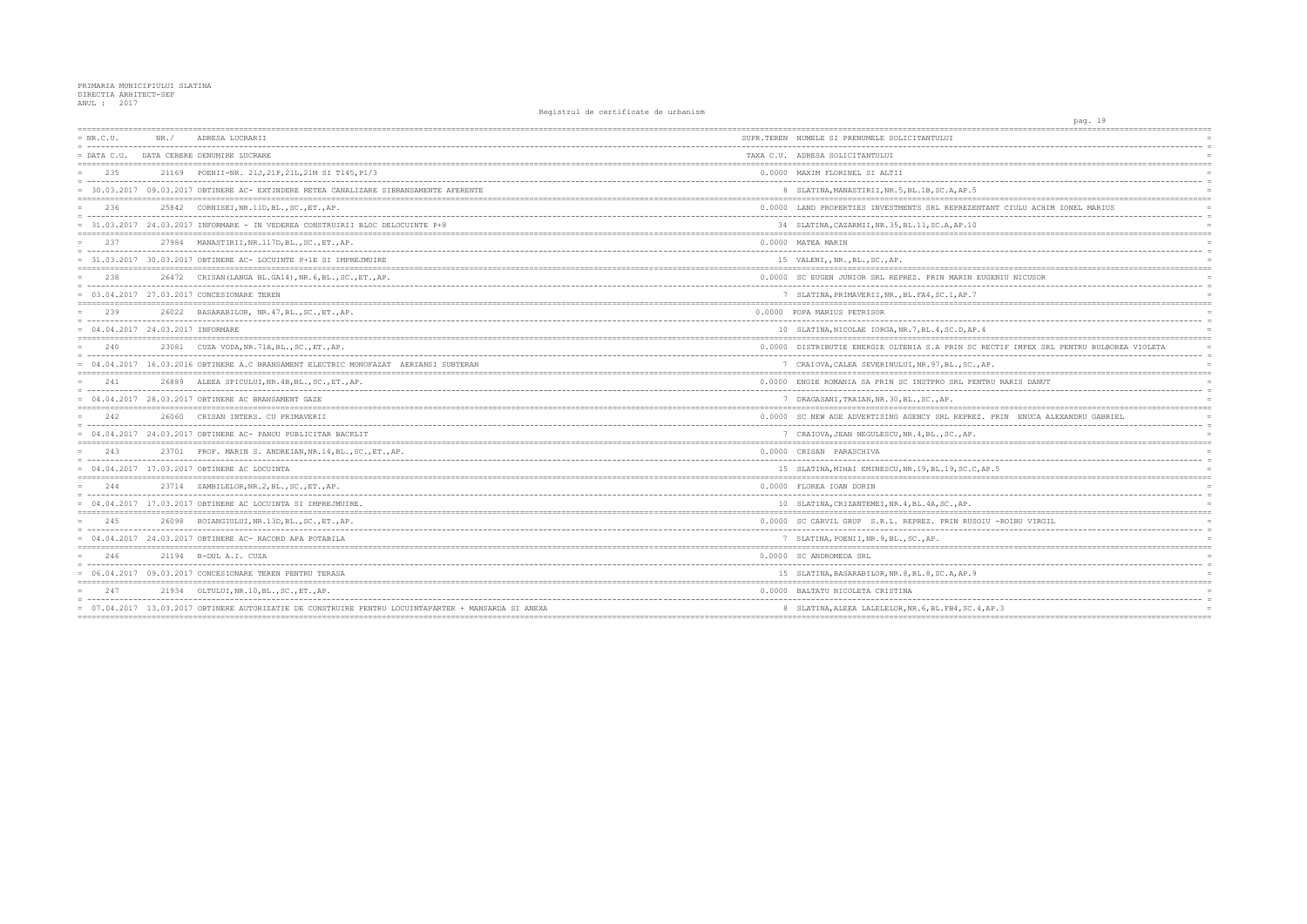| $= NR.C.U.$                         | NR. / | ADRESA LUCRARII                                                                                                     | SUPR.TEREN NUMELE SI PRENUMELE SOLICITANTULUI        |
|-------------------------------------|-------|---------------------------------------------------------------------------------------------------------------------|------------------------------------------------------|
|                                     |       | = DATA C.U. DATA CERERE DENUMIRE LUCRARE                                                                            | TAXA C.U. ADRESA SOLICITANTULUI                      |
| 248                                 |       | 27366 ECATERINA TEODOROIU, NR.18, BL.18, SC.A, ET., AP.                                                             | 0.0000 SC BERARIA LA EMIL SRL REPREZ. PRIN BRAD EI   |
|                                     |       | = 07.04.2017 29.03.2017 CONCESIONARE TEREN                                                                          | 7 SLATINA, ALEEA ROZELOR, NR. 8, BL. FA19, SC. A, AP |
| 249                                 |       | 27441 DRAGANESTI, NR. 28, BL., SC., ET., AP.                                                                        | 0.0000 SC PRYSMIAN CABLURI SI SISTEME SA REPREZ.     |
|                                     |       | 10.04.2017 29.03.2017 OBTINERE AUTORIZATIE DE CONSTRUIRE PENTRUSCHIMBARE DE DESTINATIE HALA PRODUCTIE IN            | 32 SLATINA, CAZARMII, NR. 31, BL. 9, SC. B, AP. 9    |
| 2.50                                |       | 28077 GRIGORE ALEXANDRESCU, NR.51, BL., SC., ET., AP.                                                               | 0.0000 PUIU ALEXANDRU                                |
| $= 10.04.2017 31.03.2017 DEZLIPIRE$ |       |                                                                                                                     | 22 SLATINA, GRIGORE ALEXANDRESCU, NR. 51, BL., SC.   |
| 251                                 |       | 28824 CAZARMII, NR. 44, BL., SC., ET., AP.                                                                          | 0.0000 STANCU STEFAN ALIN                            |
|                                     |       | = 10.04.2017 03.04.2017 OBTINERE AUTORIZATIE DE CONSTRUIRE PENTRU LOCUINTAP+1 SI IMPREJMUIRE                        | 16 SCORNICESTI, BALTATI, NR. 4, BL., SC., AP.        |
| 252                                 |       | 23241 DRAGANESTI, NR. 33, BL., SC., ET., AP.                                                                        | 0.0000 SC BEKAERT SLATINA SRL PRIN SC ELECTRIC TO    |
|                                     |       | 10.04.2017 16.03.2017 OBTINERE AC ALIMENTARE CU ENERGIE ELECTRICA -BEKAERT SLATINA SRL DIN STATIA 110/20KV PIRELLI  | 10 SLATINA, DRAGANESTI, NR. 33, BL., SC., AP.        |
| 2.53                                |       | 26194 RECEA, NR. 66D, BL., SC., ET., AP.                                                                            | 0.0000 FLORICA MIHAI SEBASTIAN                       |
|                                     |       | = 10.04.2017 27.03.2017 OBTINERE AC- INTRARE IN LEGALITATE SI SCHIMBAREDESTINATIE DIN CONSTRUCTIE ADMINISTRATIVA SI | 10 SLATINA, ECATERINA TEODOROIU, NR. 8, BL., SC. A,  |
| 2.54                                |       | 26891 AGRICULTORULUI, NR. 6A, BL., SC., ET., AP.                                                                    | 0.0000 ENGIE ROMANIA SA PRIN SC INSTPRO SRL PENTRI   |
|                                     |       | = 10.04.2017 28.03.2017 OBTINERE AC BRANSAMENT GAZE                                                                 | 7 DRAGASANI, TRAIAN, NR. 30, BL., SC., AP.           |
| 255                                 |       | 28033 B-DUL A.I. CUZA, NR. 20, BL., SC., ET., AP.                                                                   | 0.0000 SC ARTIMA SA                                  |
|                                     |       | = 10.04.2017 31.03.2017 OBTINERE AC- SCHIMBARE CULOARE SI TEXT LAAFISAJELE PUBLICITARE EXISTENTE-CONSTRUCTIE CU     | 13 CHIAJNA, AUTOSTRADA BUC. - PITESTI, KM11-1, NR.1  |
| 256                                 |       | 27957 MANASTIRII, NR.130, BL., SC., ET., AP.                                                                        | 0.0000 ALTOMI IONUT NONEL, TOMESCU IONUT-CLAUDIU, I  |
|                                     |       | $= 10.04.2017 30.03.2017$ OBTINERE AC- LOCUINTA P+1E                                                                | 13 SLATINA, ARCULUI, NR. 42, BL., SC., AP.           |
| 2.57                                |       | 27758 CRINULUI, NR. 4, BL., SC., ET., AP.                                                                           | 0.0000 CHITAN VIOLETA                                |
|                                     |       | $= 10.04.2017$ 30.03.2017 OBTINERE AC LOCUINTA SI IMPREJMUIRE                                                       | 8 SLATINA, CRINULUI, NR. 4, BL., SC., AP.            |
| 258                                 |       | 26781 PITESTI, NR. 223K, BL., SC., ET., AP.                                                                         | 0.0000 MIHAI CLAUDIU VANDAM PRIN SC ELECTRIC TOTA:   |
|                                     |       | = 10.04.2017 28.03.2017 OBTINERE A.C ALIMENTARE CU ENERGIE ELECTRICA HALASI BIROURI                                 | 7 SLATINA, OITUZ, NR. 14, BL., SC., AP.              |
| 259                                 |       | 25727 PITESTI, NR. 223K, BL., SC., ET., AP.                                                                         | 0.0000 DISTRIBUTIE ENERGIE OLTENIA S.A PRIN SC ELI   |
|                                     |       | = 10.04.2017 23.03.2017 OBTINERE A.C BRANSAMENT ELECTRIC TRIFAZAT                                                   | 7 CRAIOVA, CALEA SEVERINULUI, NR. 97, BL., SC., AP   |
| 260                                 |       | 28580 DRAGANESTI, NR. 33, BL., SC., ET., AP.                                                                        | 0.0000 SC BEKAERT SLATINA SRL REPREZENTANT DICU PI   |
|                                     |       | $= 12.04.2017 03.04.2017$ OBTINERE AD CORP C7 SI C13                                                                | 1114 SLATINA, DRAGANESTI, NR. 33, BL., SC., AP.      |
|                                     |       |                                                                                                                     |                                                      |

| pag. 20                                                   |            |
|-----------------------------------------------------------|------------|
| ====================<br>--------------------------------- |            |
|                                                           |            |
|                                                           | $=$        |
|                                                           | $=$        |
| ) EMIL ILIE                                               |            |
| AP.14                                                     | $=$        |
|                                                           | $=$        |
| Z. PRIN NEDELOIU REMUS CLAUDIU                            |            |
|                                                           | $=$        |
|                                                           | $=$        |
|                                                           | $=$        |
|                                                           | $=$        |
| SC., AP.                                                  | $=$        |
|                                                           |            |
|                                                           |            |
|                                                           | $=$        |
|                                                           | $=$        |
| TOTAL SRL                                                 | $=$        |
|                                                           |            |
|                                                           | $=$        |
|                                                           | $=$        |
| ------                                                    | $=$        |
| A, AP. 4                                                  |            |
|                                                           | $=$        |
| VTRU STANCIU ION                                          | $\equiv$   |
|                                                           | $=$        |
|                                                           | $=$        |
|                                                           | $=$        |
|                                                           | $=$        |
| NR.KM11-1,BL.,SC.,AP.                                     |            |
| J, MIROIU ADRIAN-TRAIAN                                   | $=$        |
|                                                           | $\equiv$   |
|                                                           |            |
|                                                           | $=$<br>$=$ |
|                                                           | $=$        |
|                                                           |            |
|                                                           |            |
| <b>OTAL SRL</b>                                           |            |
|                                                           | $=$<br>$=$ |
|                                                           |            |
| ELECTRIC TOTAL SRL PENTRU MIHAI CLAUDIU VANDAM            | $=$        |
| $--$<br>-----<br>----------                               | $=$        |
| AP.                                                       | $=$        |
| J PETRISOR                                                | $=$<br>$=$ |
|                                                           |            |
|                                                           | $=$        |
|                                                           |            |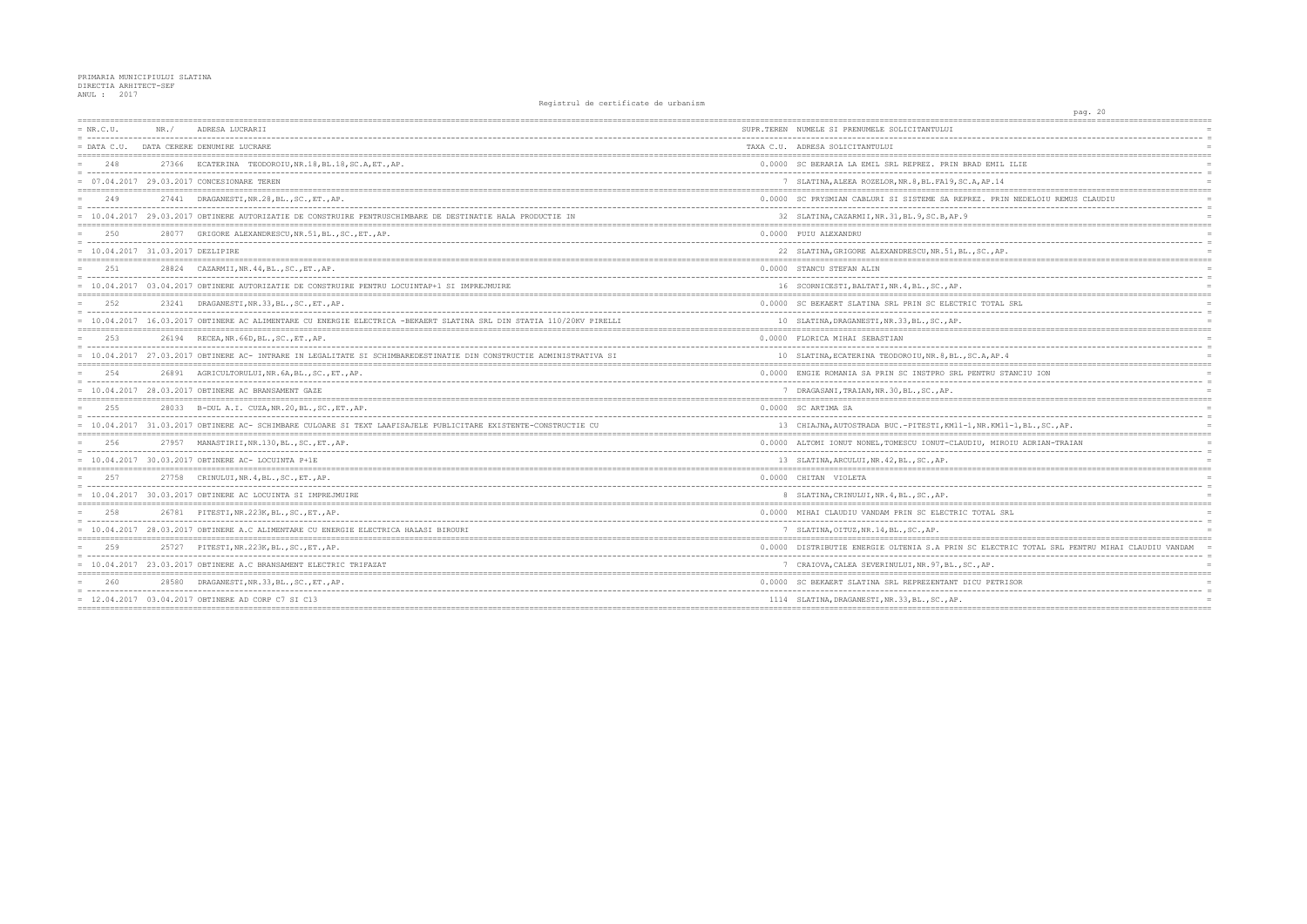## PRIMARIA MUNICIPIULUI SLATINA<br>DIRECTIA ARHITECT-SEF<br>ANUL : 2017

| $= NR.C.U.$ | NR. / | ADRESA LUCRARII                                                                                                     | SUPR.TEREN NUMELE SI PRENUMELE SOLICITANTULUI          |
|-------------|-------|---------------------------------------------------------------------------------------------------------------------|--------------------------------------------------------|
|             |       | = DATA C.U. DATA CERERE DENUMIRE LUCRARE                                                                            | TAXA C.U. ADRESA SOLICITANTULUI                        |
| 261         |       | 29102 CONSTRUCTORULUI, NR.F.N., BL., SC., ET., AP.                                                                  | 0.0000 SC ELSID CARBON SRL REPREZ. PRIN PARATU M       |
|             |       | 12.04.2017 04.04.2017 AMENAJARE PLATFORMA DEPOZITARE DESEURI RECICLABILECU CONTINUT DE CARBON PE SUPRAFATA BETONATA | 193 SNAGOV, NUFARULUI, NR. 15H, BL. VILA11, SC., AP.C. |
| 262         |       | 25993 PRIMAVERII, NR. 2, BL., SC., ET., AP.                                                                         | 0.0000 SC NITA ROBERT SNC REP. NITA MIHAITA            |
|             |       | = 12.04.2017 24.03.2017 OBTINERE AUTORIZATIE DE CONSTRUIRE PENTRUAMENAJARE TERASA                                   | 7 SLATINA, B-DUL N. TITULESCU, NR., BL. 41, SC. B, A   |
| 263         |       | 28346 CUZA VODA, NR. 56, BL., SC., ET., AP.                                                                         | 0.0000 IONESCU ILINCA                                  |
|             |       | = 13.04.2017 31.03.2017 OBTINERE AC LOCUINTA                                                                        | 19 SLATINA, CUZA VODA, NR. 56, BL., SC., AP.           |
| 264         |       | 27801 PANSELELOR, NR. 17A, BL., SC., ET., AP.                                                                       | 0.0000 NITU MARIAN SERGIU                              |
|             |       | $= 13.04.2017 30.03.2017$ OBTINERE AC CONSTRUIRE ANEXA                                                              | 13 SLATINA, PANSELELOR, NR. 17A, BL., SC., AP.         |
| 265         |       | 30298 AGRICULTORULUI, NR. 6, BL., SC., ET., AP.                                                                     | 0.0000 NITA ALEXANDRU OVIDIU                           |
|             |       | = 13.04.2017 07.04.2017 CONVENTIE CIVILA                                                                            | 10 SLATINA, AGRICULTORULUI, NR. 6, BL., SC., AP.       |
| 266         |       | 26358 B-DUL A. I. CUZA, NR. 1A, BL., SC., ET., AP.                                                                  | 0.0000 SC AVM ANK 2009 SRL                             |
|             |       | = 13.04.2017 27.03.2017 OBTINERE AUTORIZATIE DE CONSTRUIRE PENTRUINCHIRIERE TEREN PENTRU TERASA DE VARA             | 7 SLATINA, PACII, NR., BL.3, SC.C, AP.5                |
| 267         |       | 24442 CUZA VODA, NR. 32B, BL., SC., ET., AP.                                                                        | 0.0000 CHEROIU IFRIM FLOREA                            |
|             |       | $= 13.04.2017 21.03.2017$ OBTINERE AC LOCUINTA SI IMPREJMUIRE                                                       | 10 SLATINA, EUGEN IONESCU, NR. 3, BL. 3ABC, SC. C, AP  |
| 268         |       | 28706 CIREASOV, NR. 10BIS, BL., SC., ET., AP.                                                                       | 0.0000 ROMSTAL IMEX SRL REPREZ. PRIN DIACONU DANI      |
|             |       | = 13.04.2017 03.04.2017 OBTINERE AC- AMENAJARE SHOWROOM SANITARE ROMSTAL                                            | 21 SLATINA, ABATORULUI, NR. 5, BL., SC., AP.           |
| 269         |       | 29570 DINU LIPATTI, NR. 24-26, BL., SC., ET., AP.                                                                   | 0.0000 IOVAN MIHAELA CORINA                            |
|             |       | = 13.04.2017 05.04.2017 CONCESIONARE TEREN                                                                          | 7 SLATINA, VINTILA VODA, NR. 22, BL., SC., AP.         |
| 270         |       | 29039 PITESTI.NR.116.BLSCETAP.                                                                                      | 0.0000 SC ALRO SA REPREZENTANT DOBRA GHEORGHE          |
|             |       | = 13.04.2017 04.04.2017 DEZVOLTAREA COMPETITIVITATII ECONOMICE SISTIINTIFICE A DEPARTAMENTULUI CD AL ALRO, PRIN     | 22 SLATINA, PITESTI, NR.116, BL., SC., AP.             |
| 271         |       | 22005 CONSTRUCTORULUI                                                                                               | 0.0000 SC COVEANU SRL                                  |
|             |       | = 13.04.2017 13.03.2017 CONCESIONARE TEREN PENTRU REALIZARE PARCARE                                                 | 10 SCHITU, NR., BL., SC., AP.                          |
| 272         |       | 27859 DRAGANESTI, NR.35, BL., SC., ET., AP.                                                                         | 0.0000 SC PIRELLI TYRES ROMANIA SRL REPREZENTANT       |
|             |       | 13.04.2017 30.03.2017 OBTINERE AC CENTRU DE FORMARE PROFESIONALA                                                    | 3935 SLATINA, DRAGANESTI, NR. 35, BL., SC., AP.        |
| 273         |       | 29747 DRAGANESTI, NR. 35, BL., SC., ET., AP.                                                                        | 0.0000 SC PIRELLI TYRES ROMANIA SRL REPREZ. DICU       |
|             |       | $= 13.04.2017 05.04.2017$ OBTINERE AC FORARE PUT DE MARE ADANCIME                                                   | 3951 SLATINA, DRAGANESTI, NR. 35, BL., SC., AP.        |
|             |       |                                                                                                                     |                                                        |

|                     | pag. 21 |          |                      |
|---------------------|---------|----------|----------------------|
|                     |         |          |                      |
|                     |         |          | $\equiv$             |
|                     |         |          |                      |
|                     |         |          |                      |
| J MARIA             |         |          |                      |
| $--$                |         |          |                      |
| .CAM.19             |         |          |                      |
|                     |         |          |                      |
|                     |         |          |                      |
|                     |         | $\equiv$ |                      |
| 3, AP.5             |         |          | $\overline{a}$       |
|                     |         |          |                      |
|                     |         |          | $\equiv$             |
|                     |         |          |                      |
|                     |         |          |                      |
|                     |         |          |                      |
|                     |         |          | $\equiv$             |
|                     |         |          |                      |
|                     |         |          |                      |
|                     |         |          |                      |
|                     |         |          | $\equiv$             |
|                     |         |          |                      |
|                     |         |          |                      |
|                     |         |          |                      |
|                     |         |          | $\equiv$<br>$\equiv$ |
|                     |         |          |                      |
|                     |         |          |                      |
| --------            |         |          | $\equiv$             |
| AP.24               |         |          |                      |
|                     |         |          |                      |
| <b>NNIEL TEODOR</b> |         |          |                      |
|                     |         |          | $\equiv$             |
|                     |         |          |                      |
|                     |         |          |                      |
|                     |         |          |                      |
|                     |         |          | $\equiv$             |
|                     |         |          |                      |
|                     |         |          |                      |
|                     |         |          |                      |
|                     |         |          |                      |
|                     |         |          |                      |
|                     |         |          |                      |
|                     |         |          |                      |
|                     |         |          |                      |
|                     |         |          |                      |
| VT NEAGU CRISTIAN   |         |          |                      |
|                     |         |          | $\equiv$             |
|                     |         |          |                      |
|                     |         |          |                      |
| CU PETRISOR         |         |          |                      |
|                     |         |          |                      |
|                     |         |          |                      |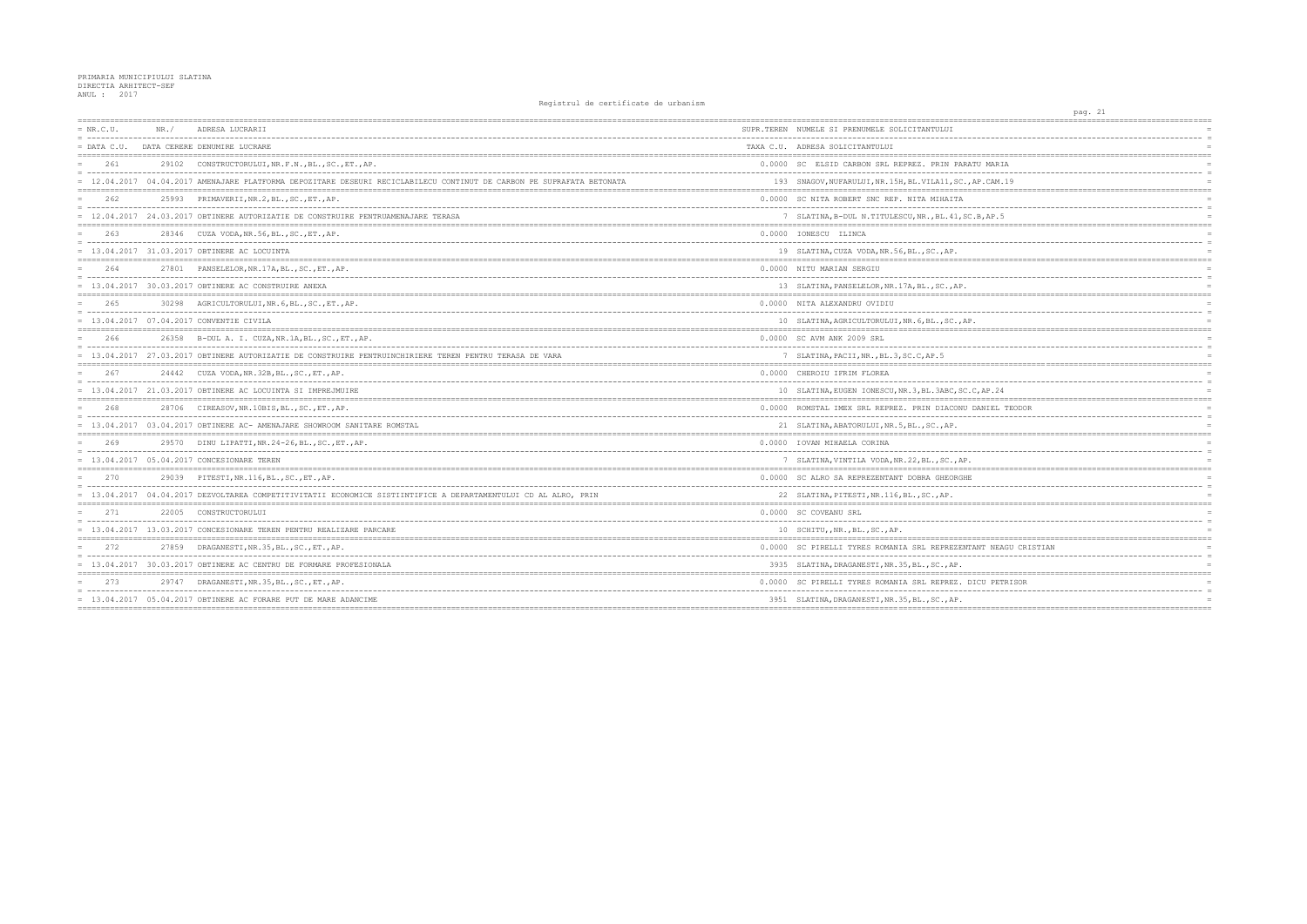| $= NR.C.U.$                         | NR. / | ADRESA LUCRARII                                                                                                        | SUPR.TEREN NUMELE SI PRENUMELE SOLICITANTULUI      |
|-------------------------------------|-------|------------------------------------------------------------------------------------------------------------------------|----------------------------------------------------|
| $=$ DATA C.U.                       |       | DATA CERERE DENUMIRE LUCRARE                                                                                           | TAXA C.U. ADRESA SOLICITANTULUI                    |
| 274                                 |       | 29749 DRAGANESTI, NR. 35, BL., SC., ET., AP.                                                                           | 0.0000 SC PIRELLI TYRES ROMANIA SRL REPREZENTANT   |
|                                     |       | $= 13.04.2017 05.04.2017$ OBTINERE AC CLADIRE 203 - CANTINA                                                            | 3951 SLATINA, DRAGANESTI, NR. 35, BL., SC., AP.    |
| 275                                 |       | 27761 AGRICULTORULUI, NR.10A, BL., SC., ET., AP.                                                                       | 0.0000 ENGIE ROMANIA SA PRIN SC INSTPRO SRL PENTI  |
|                                     |       | = 13.04.2017 30.03.2017 OBTINERE AC BRANSAMENT GAZE NATURALE                                                           | 7 DRAGASANI, TRAIAN, NR. 30, BL., SC., AP.         |
| 276                                 |       | 31618 PANSELELOR, NR. 27B, C, BL., SC., ET., AP.                                                                       | 0.0000 SC VILCEA MG SRL REPREZENTANT VILCEA MARII  |
| $= 18.04.2017 12.04.2017$ INFORMARE |       |                                                                                                                        | 18 SLATINA, CRISAN, NR. 37, BL., SC., AP.          |
| 277                                 |       | 30856 ALICE BOTEZ, NR. FN, BL., SC., ET., AP.                                                                          | 0.0000 ION ION                                     |
|                                     |       | = 18.04.2017 10.04.2017 OPERATIUNI NOTARIALE                                                                           | 10 SLATINA, BANULUI, NR. 14, BL., SC., AP.         |
| 278                                 |       | 30396 BASARABILOR, NR. 48, BL., SC., ET., AP.                                                                          | 0.0000 ANTON MIRCEA                                |
|                                     |       | $= 18.04.2017 07.04.2017$ OBTINERE AC- CONSTRUIRE MAGAZIE                                                              | 13 SLATINA, B-DUL A.I. CUZA, NR. 28, BL. CAM4, SC. |
| 279                                 | 30898 | CRISAN, NR. 22A, BL. 8B, SC. A, ET., AP. 5-6                                                                           | 0.0000 FIRICA IRINA                                |
|                                     |       | = 18.04.2017 10.04.2017 OBTINERE AC- EXTINDERE SPATII COMERCIALE                                                       | 7 SLATINA, PITESTI, NR. 155, BL., SC., AP.         |
| 280                                 |       | 25730 PROF THEODOR BURCA, NR. 25, BL., SC., ET., AP.                                                                   | 0.0000 DISTRIBUTIE ENERGIE OLTENIA SA PRIN SC EL   |
|                                     |       | $= 18.04.2017 23.03.2017$ OBTINERE AC- BRANSAMENT ELECTRIC                                                             | 7 CRAIOVA, CALEA SEVERINULUI, NR. 97, BL., SC., A  |
| 281                                 |       | 31103 ALICE BOTEZ, NR. 18, BL., SC., ET., AP.                                                                          | 0.0000 MARIN CONSTANTIN, MARIN STELA               |
| = 18.04.2017 11.04.2017 INFORMARE   |       |                                                                                                                        | 10 SLATINA, BANULUI, NR. 22, BL., SC., AP.         |
| 282                                 |       | 28623 MANASTIRII, NR.1, BL., SC., ET., AP.                                                                             | 0.0000 CONSILIUL JUDETEAN OLT REPREZENTANT LUNGU   |
|                                     |       | = 18.04.2017 03.04.2017 OBTINERE AUTORIZATIE DE CONSTRUIRE PENTRUREALIZAREA PROIECTULUI "CRESTEREA EFICIENTEI          | 0 SLATINA, B-DUL A. I. CUZA, NR. 14, BL., SC., AP  |
| 283                                 |       | 28645 DRAGANESTI, NR. 9, BL., SC., ET., AP.                                                                            | 0.0000 CONSILIUL JUDETEAN OLT REEPREZ. PRIN LUN    |
|                                     |       | = 18.04.2017 03.04.2017 OBTINERE AC- REABILITARE TERMICA PENTRUIMBUNATATIREA EFICIENTEI ENERGETICE LA CLADIRILE        | 0 SLATINA, B-DUL A.I. CUZA, NR.14, BL., SC., AP.   |
| 284                                 |       | 28639 DRAGANESTI, NR. 7, BL., SC., ET., AP.                                                                            | 0.0000 CONSILIUL JUDETEAN OLT REEPREZ. PRIN LUN    |
|                                     |       | 18.04.2017 03.04.2017 OBTINERE AC- CRESTEREA EFICIENTEI ENERGETICE ACLADIRII REPREZENTAND SEDIUL DIRECTIEI GENERALE DE | 0 SLATINA, B-DUL A.I. CUZA, NR.14, BL., SC., AP.   |
| 285                                 |       | 28635 B-DUL AI CUZA, NR.14, BL., SC., ET., AP.                                                                         | 0.0000 CONSILIUL JUDETEAN OLT REPREZENTANT LUNGU   |
|                                     |       | = 18.04.2017 03.04.2017 OBTINERE AC REABILITARE TERMICA PENTRUIMBUNATATIREA EFICIENTEI ENERGETICE PENTRU SEDIUL        | 0 SLATINA, B-DUL AI CUZA, NR.14, BL., SC., AP.     |
| 286                                 |       | 28631 GENERAL AUREL ALDEA, NR.1, BL., SC., ET., AP.                                                                    | 0.0000 CONSILIUL JUDETEAN OLT REPREZENTANT LUNGU   |
|                                     |       | = 18.04.2017 03.04.2017 OBTINERE AC REABILITARE TERMICA PENTRUIMBUNATATIREA EFICIENTEI ENERGETICE LA CLADIREA          | 0 SLATINA, B-DUL AI CUZA, NR.14, BL., SC., AP.     |
|                                     |       |                                                                                                                        |                                                    |

| $\equiv$        |
|-----------------|
|                 |
|                 |
|                 |
| $\equiv$        |
|                 |
|                 |
| $\equiv$        |
|                 |
|                 |
| $\equiv$        |
|                 |
|                 |
|                 |
| $\equiv$        |
|                 |
|                 |
| $\equiv$        |
|                 |
| ==========      |
|                 |
|                 |
|                 |
|                 |
|                 |
| $\equiv$        |
|                 |
|                 |
|                 |
| $\equiv$        |
|                 |
|                 |
| $\equiv$        |
|                 |
|                 |
|                 |
| $\equiv$<br>$=$ |
|                 |
|                 |
|                 |
|                 |
|                 |
|                 |
| $\equiv$        |
|                 |
|                 |
| $=$             |
|                 |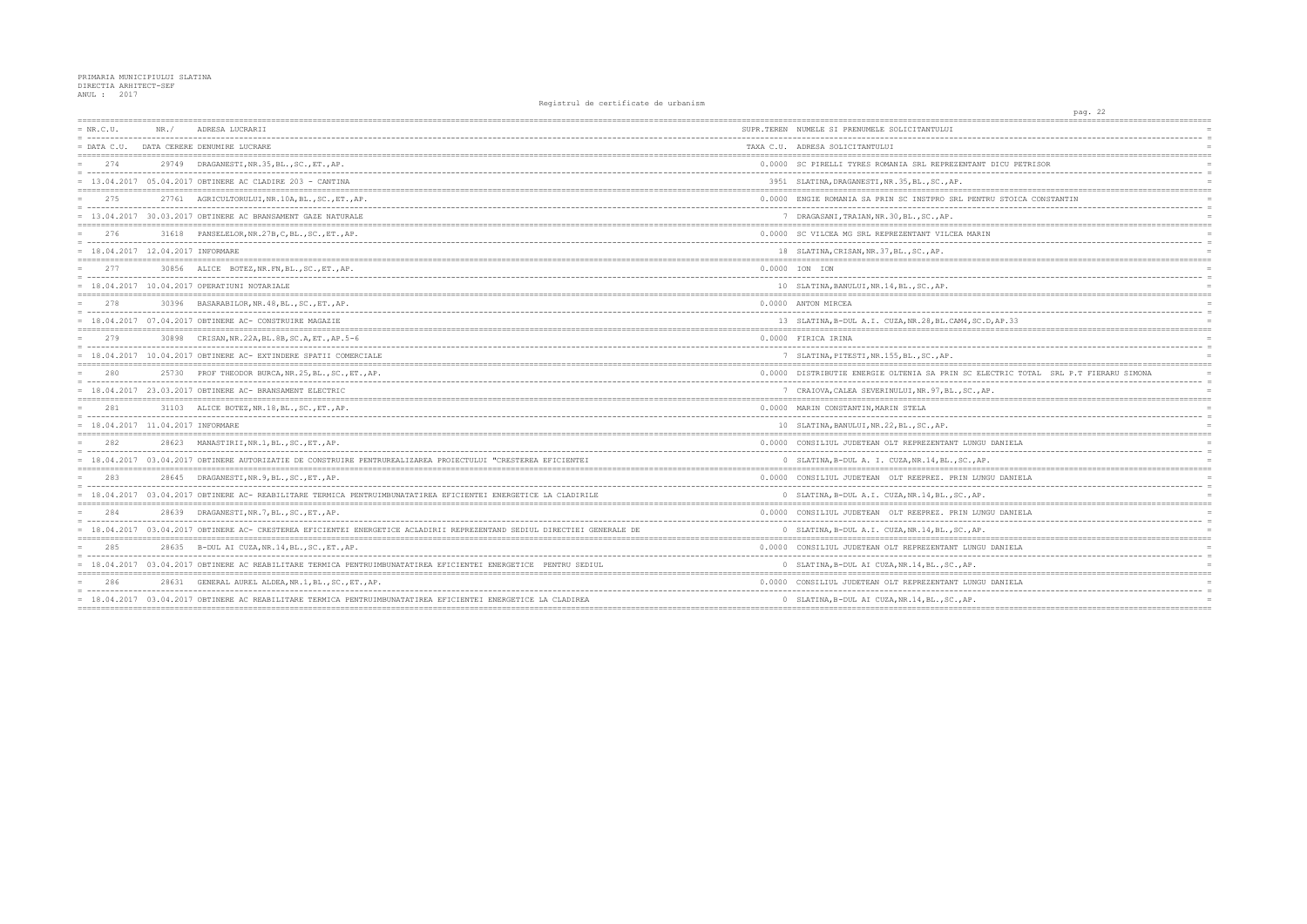| $= NR.C.U.$<br>NR. /<br>ADRESA LUCRARII<br>SUPR.TEREN NUMELE SI PRENUMELE SOLICITANTULUI<br>= DATA C.U. DATA CERERE DENUMIRE LUCRARE<br>TAXA C.U. ADRESA SOLICITANTULUI<br>287<br>28625 B-DUL A. I. CUZA, NR. 3D, BL., SC., ET., AP.<br>0.0000 U.A. T. JUDETUL OLT REPREZENTANT LUNGU<br>= 18.04.2017 03.04.2017 OBTINERE AUTORIZATIE DE CONSTRUIRE PENTRUREABILITAREA TERMICA PENTRU IMBUNATATIREA<br>288<br>31241 PANSELELOR, NR. 21, BL., SC., ET., AP.<br>0.0000 SANDU MARIA<br>$= 25.04.2017 11.04.2017$ INFORMARE<br>42 SLATINA, PANSELELOR, NR. 21, BL., SC., AP.<br>289<br>31100 ALICE BOTEZ, NR. 18, BL., SC., ET., AP.<br>0.0000 MARIN CONSTANTIN SI MARIN STELA<br>= 25.04.2017 11.04.2017 INFORMARE<br>15 SLATINA, BANULUI, NR. 22, BL., SC., AP.<br>0.0000 SC IGEA HOLDING SRL REPREZENTANT VASILE CI<br>290<br>32618 POPA SAPCA, NR. 5, BL., SC., ET., AP.<br>= 25.04.2017 19.04.2017 OBTINERE AC PENSIUNE TURISTICA P+E+M, AMENAJARIEXTERIOARE, IMPREJMUIRE, BRANSAMENTE<br>13 SLATINA, POPA SAPCA, NR. 5, BL., SC., AP.<br>291<br>31994 CRISAN, NR. 32, BL., SC., ET., AP.<br>0.0000 PESTRITU MARIAN<br>$=$<br>= 25.04.2017 14.04.2017 CONCESIONARE TEREN<br>13 SLATINA, CRISAN, NR. 32, BL., SC., AP.<br>292<br>29739 DRAGANESTI, NR. 9B, BL., SC., ET., AP.<br>0.0000 SC METROPOL UMAN CONSULTING SRL REPREZEN'<br>= 25.04.2017 05.04.2017 INFORMARE<br>13 SLATINA, DRAGANESTI, NR. 9B, BL., SC., AP.<br>293<br>27208 MESTESUGARILOR<br>0.0000 BANICA DAVID<br>= 25.04.2017 09.03.2017 ALIMENTARE CU ENERGIE ELECTRICA POMPA APA<br>7 SLATINA, FANTANILOR, NR. 11, BL., SC., AP.<br>294<br>30583 DRAGANESTI, NR. 33, BL., SC., ET., AP.<br>0.0000 SC BEKAERT SLATINA SRL REPREZENTANT DICU<br>$= 25.04.2017 07.04.2017$ ALIPIRE IMOBILE<br>1360 SLATINA, DRAGANESTI, NR. 33, BL., SC., AP.<br>295<br>32001 PRIMAVERII, NR. 18C, BL., SC., ET., AP.<br>0.0000 DECK COMPUTER SRL REPREZENTANT BADITA CON:<br>= 25.04.2017 14.04.2017 OBTINERE AUTORIZATIE DE CONSTRUIRE PENTRU SPATIUCOMERCIAL PARTER<br>296<br>32002 PRIMAVERII, NR. 18C, BL., SC., ET., AP.<br>0.0000 DECK COMPUTER SRL REPREZENTANT BADITA CON:<br>= 25.04.2017 14.04.2017 OBTINERE AUTORIZATIE DE CONSTRUIRE PENTRUEXTINDEREA ETAJULUI III SI AMENAJARE IMOBIL<br>297<br>31594 ZORLEASCA, NR. 6, BL., SC., ET., AP.<br>0.0000 MUNTEANU CRISTIAN BEBE<br>= 25.04.2017 12.04.2017 OBTINERE AC- BRANSAMENT APA SI RACORD CANALIZARE<br>298<br>0.0000 ENGIE ROMANIA SA PRIN SC INSTPRO SRL PENT<br>30392 AGRICULTORULUI, NR. 34, BL., SC., ET., AP.<br>= 25.04.2017 07.04.2017 OBTINERE A.C BRANSAMENT GAZE NATURALE<br>7 DRAGASANI, TRAIAN, NR. 30, BL., SC., AP.<br>0.0000 SC COMPANIA DE APA REPREZENTANT IONICA NE<br>299<br>31773<br>MILCOVULUI<br>= 25.04.2017 13.04.2017 OBTINERE AC EXTINDERE SISTEM DE CANALIZARE, STR.MILCOVULUI, SLATINA - OLT<br>7 SLATINA, ARTILERIEI, NR. 2, BL., SC., AP. |  |  |                                                    |
|------------------------------------------------------------------------------------------------------------------------------------------------------------------------------------------------------------------------------------------------------------------------------------------------------------------------------------------------------------------------------------------------------------------------------------------------------------------------------------------------------------------------------------------------------------------------------------------------------------------------------------------------------------------------------------------------------------------------------------------------------------------------------------------------------------------------------------------------------------------------------------------------------------------------------------------------------------------------------------------------------------------------------------------------------------------------------------------------------------------------------------------------------------------------------------------------------------------------------------------------------------------------------------------------------------------------------------------------------------------------------------------------------------------------------------------------------------------------------------------------------------------------------------------------------------------------------------------------------------------------------------------------------------------------------------------------------------------------------------------------------------------------------------------------------------------------------------------------------------------------------------------------------------------------------------------------------------------------------------------------------------------------------------------------------------------------------------------------------------------------------------------------------------------------------------------------------------------------------------------------------------------------------------------------------------------------------------------------------------------------------------------------------------------------------------------------------------------------------------------------------------------------------------------------------------------------------------------------------------------------------------------------------------------------------------------------------------------------------------------------------------------------------------------------------------------------------------------------------------------------------------------|--|--|----------------------------------------------------|
|                                                                                                                                                                                                                                                                                                                                                                                                                                                                                                                                                                                                                                                                                                                                                                                                                                                                                                                                                                                                                                                                                                                                                                                                                                                                                                                                                                                                                                                                                                                                                                                                                                                                                                                                                                                                                                                                                                                                                                                                                                                                                                                                                                                                                                                                                                                                                                                                                                                                                                                                                                                                                                                                                                                                                                                                                                                                                          |  |  |                                                    |
|                                                                                                                                                                                                                                                                                                                                                                                                                                                                                                                                                                                                                                                                                                                                                                                                                                                                                                                                                                                                                                                                                                                                                                                                                                                                                                                                                                                                                                                                                                                                                                                                                                                                                                                                                                                                                                                                                                                                                                                                                                                                                                                                                                                                                                                                                                                                                                                                                                                                                                                                                                                                                                                                                                                                                                                                                                                                                          |  |  |                                                    |
|                                                                                                                                                                                                                                                                                                                                                                                                                                                                                                                                                                                                                                                                                                                                                                                                                                                                                                                                                                                                                                                                                                                                                                                                                                                                                                                                                                                                                                                                                                                                                                                                                                                                                                                                                                                                                                                                                                                                                                                                                                                                                                                                                                                                                                                                                                                                                                                                                                                                                                                                                                                                                                                                                                                                                                                                                                                                                          |  |  |                                                    |
|                                                                                                                                                                                                                                                                                                                                                                                                                                                                                                                                                                                                                                                                                                                                                                                                                                                                                                                                                                                                                                                                                                                                                                                                                                                                                                                                                                                                                                                                                                                                                                                                                                                                                                                                                                                                                                                                                                                                                                                                                                                                                                                                                                                                                                                                                                                                                                                                                                                                                                                                                                                                                                                                                                                                                                                                                                                                                          |  |  | 0 SLATINA, B-DUL A. I. CUZA, NR.14, BL., SC., AP   |
|                                                                                                                                                                                                                                                                                                                                                                                                                                                                                                                                                                                                                                                                                                                                                                                                                                                                                                                                                                                                                                                                                                                                                                                                                                                                                                                                                                                                                                                                                                                                                                                                                                                                                                                                                                                                                                                                                                                                                                                                                                                                                                                                                                                                                                                                                                                                                                                                                                                                                                                                                                                                                                                                                                                                                                                                                                                                                          |  |  |                                                    |
|                                                                                                                                                                                                                                                                                                                                                                                                                                                                                                                                                                                                                                                                                                                                                                                                                                                                                                                                                                                                                                                                                                                                                                                                                                                                                                                                                                                                                                                                                                                                                                                                                                                                                                                                                                                                                                                                                                                                                                                                                                                                                                                                                                                                                                                                                                                                                                                                                                                                                                                                                                                                                                                                                                                                                                                                                                                                                          |  |  |                                                    |
|                                                                                                                                                                                                                                                                                                                                                                                                                                                                                                                                                                                                                                                                                                                                                                                                                                                                                                                                                                                                                                                                                                                                                                                                                                                                                                                                                                                                                                                                                                                                                                                                                                                                                                                                                                                                                                                                                                                                                                                                                                                                                                                                                                                                                                                                                                                                                                                                                                                                                                                                                                                                                                                                                                                                                                                                                                                                                          |  |  |                                                    |
|                                                                                                                                                                                                                                                                                                                                                                                                                                                                                                                                                                                                                                                                                                                                                                                                                                                                                                                                                                                                                                                                                                                                                                                                                                                                                                                                                                                                                                                                                                                                                                                                                                                                                                                                                                                                                                                                                                                                                                                                                                                                                                                                                                                                                                                                                                                                                                                                                                                                                                                                                                                                                                                                                                                                                                                                                                                                                          |  |  |                                                    |
|                                                                                                                                                                                                                                                                                                                                                                                                                                                                                                                                                                                                                                                                                                                                                                                                                                                                                                                                                                                                                                                                                                                                                                                                                                                                                                                                                                                                                                                                                                                                                                                                                                                                                                                                                                                                                                                                                                                                                                                                                                                                                                                                                                                                                                                                                                                                                                                                                                                                                                                                                                                                                                                                                                                                                                                                                                                                                          |  |  |                                                    |
|                                                                                                                                                                                                                                                                                                                                                                                                                                                                                                                                                                                                                                                                                                                                                                                                                                                                                                                                                                                                                                                                                                                                                                                                                                                                                                                                                                                                                                                                                                                                                                                                                                                                                                                                                                                                                                                                                                                                                                                                                                                                                                                                                                                                                                                                                                                                                                                                                                                                                                                                                                                                                                                                                                                                                                                                                                                                                          |  |  |                                                    |
|                                                                                                                                                                                                                                                                                                                                                                                                                                                                                                                                                                                                                                                                                                                                                                                                                                                                                                                                                                                                                                                                                                                                                                                                                                                                                                                                                                                                                                                                                                                                                                                                                                                                                                                                                                                                                                                                                                                                                                                                                                                                                                                                                                                                                                                                                                                                                                                                                                                                                                                                                                                                                                                                                                                                                                                                                                                                                          |  |  |                                                    |
|                                                                                                                                                                                                                                                                                                                                                                                                                                                                                                                                                                                                                                                                                                                                                                                                                                                                                                                                                                                                                                                                                                                                                                                                                                                                                                                                                                                                                                                                                                                                                                                                                                                                                                                                                                                                                                                                                                                                                                                                                                                                                                                                                                                                                                                                                                                                                                                                                                                                                                                                                                                                                                                                                                                                                                                                                                                                                          |  |  |                                                    |
|                                                                                                                                                                                                                                                                                                                                                                                                                                                                                                                                                                                                                                                                                                                                                                                                                                                                                                                                                                                                                                                                                                                                                                                                                                                                                                                                                                                                                                                                                                                                                                                                                                                                                                                                                                                                                                                                                                                                                                                                                                                                                                                                                                                                                                                                                                                                                                                                                                                                                                                                                                                                                                                                                                                                                                                                                                                                                          |  |  |                                                    |
|                                                                                                                                                                                                                                                                                                                                                                                                                                                                                                                                                                                                                                                                                                                                                                                                                                                                                                                                                                                                                                                                                                                                                                                                                                                                                                                                                                                                                                                                                                                                                                                                                                                                                                                                                                                                                                                                                                                                                                                                                                                                                                                                                                                                                                                                                                                                                                                                                                                                                                                                                                                                                                                                                                                                                                                                                                                                                          |  |  |                                                    |
|                                                                                                                                                                                                                                                                                                                                                                                                                                                                                                                                                                                                                                                                                                                                                                                                                                                                                                                                                                                                                                                                                                                                                                                                                                                                                                                                                                                                                                                                                                                                                                                                                                                                                                                                                                                                                                                                                                                                                                                                                                                                                                                                                                                                                                                                                                                                                                                                                                                                                                                                                                                                                                                                                                                                                                                                                                                                                          |  |  |                                                    |
|                                                                                                                                                                                                                                                                                                                                                                                                                                                                                                                                                                                                                                                                                                                                                                                                                                                                                                                                                                                                                                                                                                                                                                                                                                                                                                                                                                                                                                                                                                                                                                                                                                                                                                                                                                                                                                                                                                                                                                                                                                                                                                                                                                                                                                                                                                                                                                                                                                                                                                                                                                                                                                                                                                                                                                                                                                                                                          |  |  |                                                    |
|                                                                                                                                                                                                                                                                                                                                                                                                                                                                                                                                                                                                                                                                                                                                                                                                                                                                                                                                                                                                                                                                                                                                                                                                                                                                                                                                                                                                                                                                                                                                                                                                                                                                                                                                                                                                                                                                                                                                                                                                                                                                                                                                                                                                                                                                                                                                                                                                                                                                                                                                                                                                                                                                                                                                                                                                                                                                                          |  |  |                                                    |
|                                                                                                                                                                                                                                                                                                                                                                                                                                                                                                                                                                                                                                                                                                                                                                                                                                                                                                                                                                                                                                                                                                                                                                                                                                                                                                                                                                                                                                                                                                                                                                                                                                                                                                                                                                                                                                                                                                                                                                                                                                                                                                                                                                                                                                                                                                                                                                                                                                                                                                                                                                                                                                                                                                                                                                                                                                                                                          |  |  |                                                    |
|                                                                                                                                                                                                                                                                                                                                                                                                                                                                                                                                                                                                                                                                                                                                                                                                                                                                                                                                                                                                                                                                                                                                                                                                                                                                                                                                                                                                                                                                                                                                                                                                                                                                                                                                                                                                                                                                                                                                                                                                                                                                                                                                                                                                                                                                                                                                                                                                                                                                                                                                                                                                                                                                                                                                                                                                                                                                                          |  |  |                                                    |
|                                                                                                                                                                                                                                                                                                                                                                                                                                                                                                                                                                                                                                                                                                                                                                                                                                                                                                                                                                                                                                                                                                                                                                                                                                                                                                                                                                                                                                                                                                                                                                                                                                                                                                                                                                                                                                                                                                                                                                                                                                                                                                                                                                                                                                                                                                                                                                                                                                                                                                                                                                                                                                                                                                                                                                                                                                                                                          |  |  | 16 SLATINA, B-DUL A. I. CUZA, NR. 13, BL. CAM2, SC |
|                                                                                                                                                                                                                                                                                                                                                                                                                                                                                                                                                                                                                                                                                                                                                                                                                                                                                                                                                                                                                                                                                                                                                                                                                                                                                                                                                                                                                                                                                                                                                                                                                                                                                                                                                                                                                                                                                                                                                                                                                                                                                                                                                                                                                                                                                                                                                                                                                                                                                                                                                                                                                                                                                                                                                                                                                                                                                          |  |  |                                                    |
|                                                                                                                                                                                                                                                                                                                                                                                                                                                                                                                                                                                                                                                                                                                                                                                                                                                                                                                                                                                                                                                                                                                                                                                                                                                                                                                                                                                                                                                                                                                                                                                                                                                                                                                                                                                                                                                                                                                                                                                                                                                                                                                                                                                                                                                                                                                                                                                                                                                                                                                                                                                                                                                                                                                                                                                                                                                                                          |  |  | 10 SLATINA, B-DUL A.I. CUZA, NR.13, BL.CAM2, SC.   |
|                                                                                                                                                                                                                                                                                                                                                                                                                                                                                                                                                                                                                                                                                                                                                                                                                                                                                                                                                                                                                                                                                                                                                                                                                                                                                                                                                                                                                                                                                                                                                                                                                                                                                                                                                                                                                                                                                                                                                                                                                                                                                                                                                                                                                                                                                                                                                                                                                                                                                                                                                                                                                                                                                                                                                                                                                                                                                          |  |  |                                                    |
|                                                                                                                                                                                                                                                                                                                                                                                                                                                                                                                                                                                                                                                                                                                                                                                                                                                                                                                                                                                                                                                                                                                                                                                                                                                                                                                                                                                                                                                                                                                                                                                                                                                                                                                                                                                                                                                                                                                                                                                                                                                                                                                                                                                                                                                                                                                                                                                                                                                                                                                                                                                                                                                                                                                                                                                                                                                                                          |  |  | 7 SLATINA, B-DUL A.I. CUZA, NR.34, BL.V29, SC.A    |
|                                                                                                                                                                                                                                                                                                                                                                                                                                                                                                                                                                                                                                                                                                                                                                                                                                                                                                                                                                                                                                                                                                                                                                                                                                                                                                                                                                                                                                                                                                                                                                                                                                                                                                                                                                                                                                                                                                                                                                                                                                                                                                                                                                                                                                                                                                                                                                                                                                                                                                                                                                                                                                                                                                                                                                                                                                                                                          |  |  |                                                    |
|                                                                                                                                                                                                                                                                                                                                                                                                                                                                                                                                                                                                                                                                                                                                                                                                                                                                                                                                                                                                                                                                                                                                                                                                                                                                                                                                                                                                                                                                                                                                                                                                                                                                                                                                                                                                                                                                                                                                                                                                                                                                                                                                                                                                                                                                                                                                                                                                                                                                                                                                                                                                                                                                                                                                                                                                                                                                                          |  |  |                                                    |
|                                                                                                                                                                                                                                                                                                                                                                                                                                                                                                                                                                                                                                                                                                                                                                                                                                                                                                                                                                                                                                                                                                                                                                                                                                                                                                                                                                                                                                                                                                                                                                                                                                                                                                                                                                                                                                                                                                                                                                                                                                                                                                                                                                                                                                                                                                                                                                                                                                                                                                                                                                                                                                                                                                                                                                                                                                                                                          |  |  |                                                    |
|                                                                                                                                                                                                                                                                                                                                                                                                                                                                                                                                                                                                                                                                                                                                                                                                                                                                                                                                                                                                                                                                                                                                                                                                                                                                                                                                                                                                                                                                                                                                                                                                                                                                                                                                                                                                                                                                                                                                                                                                                                                                                                                                                                                                                                                                                                                                                                                                                                                                                                                                                                                                                                                                                                                                                                                                                                                                                          |  |  |                                                    |

|                          | pag. 23 |                                 |  |             |                                  |
|--------------------------|---------|---------------------------------|--|-------------|----------------------------------|
| ----------------         |         | :============================== |  |             |                                  |
| --------                 |         |                                 |  |             | $\overline{a}$                   |
|                          |         |                                 |  |             |                                  |
| <b>DANIELA</b>           |         |                                 |  |             |                                  |
|                          |         |                                 |  |             | $\equiv$                         |
|                          |         |                                 |  |             | $\equiv$                         |
|                          |         |                                 |  |             |                                  |
|                          |         |                                 |  |             | $\overline{a}$                   |
|                          |         |                                 |  |             |                                  |
| =========                |         |                                 |  |             |                                  |
|                          |         |                                 |  |             | $=$<br>$\equiv$                  |
|                          |         |                                 |  |             | $=$                              |
|                          |         |                                 |  |             |                                  |
| RISTINA                  |         |                                 |  |             |                                  |
|                          |         |                                 |  |             | $\overline{a}$                   |
|                          |         |                                 |  |             |                                  |
|                          |         |                                 |  |             |                                  |
|                          |         |                                 |  |             | $\equiv$                         |
|                          |         |                                 |  |             |                                  |
| TANT MALDAREANU MARILENA |         |                                 |  |             |                                  |
|                          |         |                                 |  |             | $\overline{a}$                   |
|                          |         |                                 |  |             | $\equiv$                         |
|                          |         |                                 |  |             |                                  |
|                          |         |                                 |  |             | $=$<br>$\overline{a}$            |
|                          |         |                                 |  |             |                                  |
|                          |         |                                 |  |             |                                  |
| PETRISOR                 |         |                                 |  |             |                                  |
|                          |         |                                 |  |             | $\equiv$                         |
|                          |         |                                 |  |             |                                  |
| <b>STANTIN</b>           |         |                                 |  |             |                                  |
|                          |         |                                 |  |             | $\overline{a}$                   |
| A, AP.5                  |         |                                 |  | $=$ $=$ $=$ | $\equiv$                         |
| <b>STANTIN</b>           |         |                                 |  |             |                                  |
|                          |         |                                 |  |             | $\overline{a}$                   |
| A, AP.5                  |         |                                 |  |             | Ē.                               |
|                          |         |                                 |  |             |                                  |
| .                        |         |                                 |  |             | $\overline{a}$                   |
| AP.12                    |         |                                 |  |             |                                  |
|                          |         |                                 |  |             |                                  |
| RU UNGUREANU ILIE        |         |                                 |  |             | E<br>$\overline{a}$              |
|                          |         |                                 |  |             | $\equiv$                         |
| $=$                      |         |                                 |  |             | $=$                              |
| JU.                      |         |                                 |  |             |                                  |
|                          |         |                                 |  |             | $\overline{a}$<br>$\overline{a}$ |
|                          |         |                                 |  |             |                                  |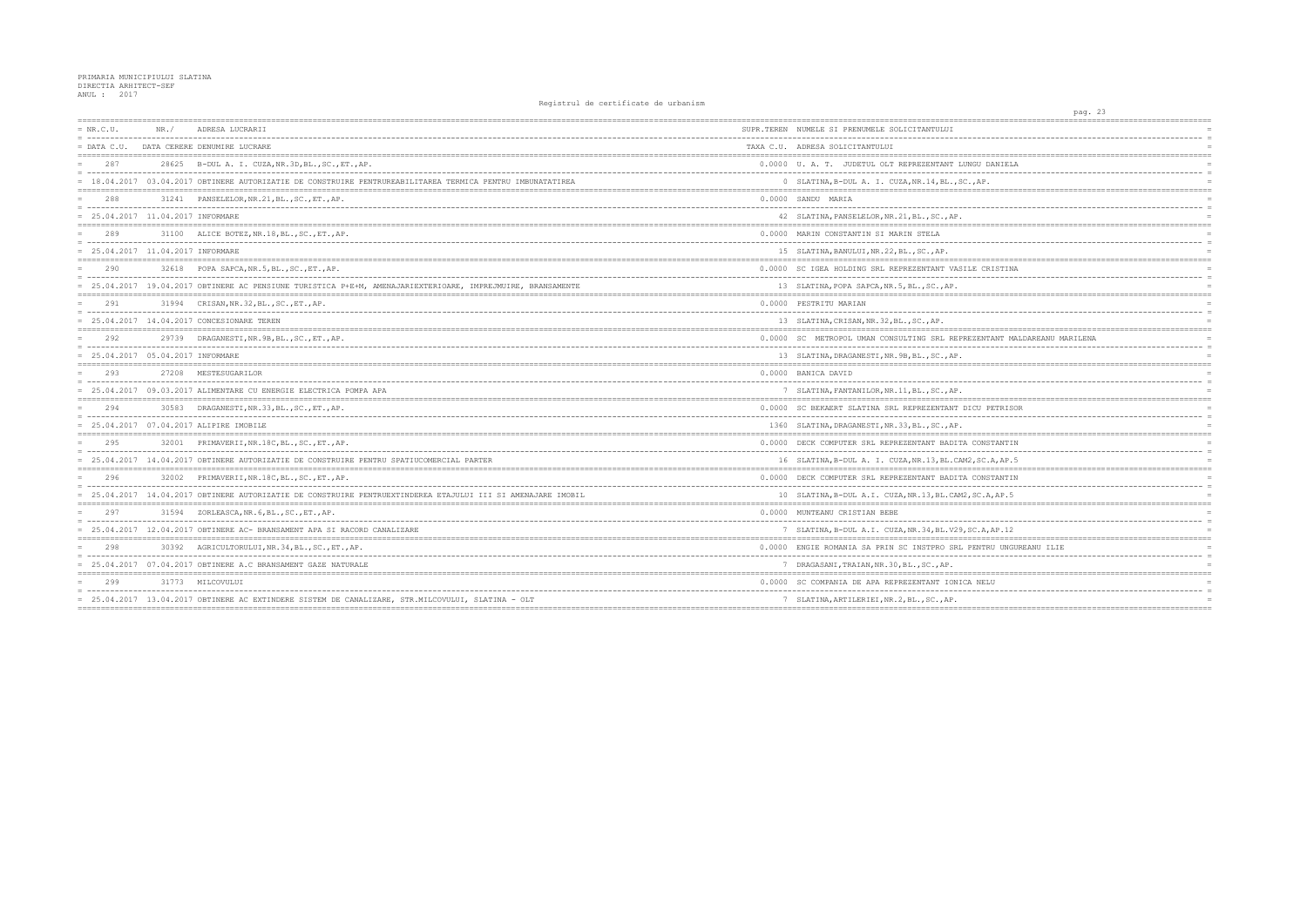| $= NR.C.U.$                       | NR. / | ADRESA LUCRARII                                                                                                          | SUPR.TEREN NUMELE SI PRENUMELE SOLICITANTULUI          |
|-----------------------------------|-------|--------------------------------------------------------------------------------------------------------------------------|--------------------------------------------------------|
| $=$ DATA C.U.                     |       | DATA CERERE DENUMIRE LUCRARE                                                                                             | TAXA C.U. ADRESA SOLICITANTULUI                        |
| 300                               |       | 32003 DEALUL VIILOR, NR. 180, BL., SC., ET., AP.                                                                         | 0.0000 ZAMFIR RAZVAN IONUT ZAMFIR FLORINA VIOLETA      |
|                                   |       | = 25.04.2017 14.04.2017 OBTINERE AC- LOCUINTA P SI FOISOR DIN LEMN                                                       | 13 SLATINA, PREL. TUNARI, NR. 6, BL. S32, SC. A, AP. 1 |
| 301                               |       | 31765 B-DUL NICOLAE TITULESCU, NR. 37, BL. 37, SC. A, ET. P, AP.                                                         | 0.0000 NIVINVEST GRUP SRL REPREZ. PRIN ENE TARAU       |
|                                   |       | = 25.04.2017 13.04.2017 OBTINERE AC- AMENAJARE INTERIOARA SPATIICOMERCIALE                                               | 10 SLATINA, B-DUL NICOLAE TITULESCU, NR. 37, BL. 3     |
| 302                               |       | 32621 ELENA DOAMNA, NR.14A, BL., SC., ET., AP.                                                                           | 0.0000 GAVRILA ION                                     |
|                                   |       | = 25.04.2017 19.04.2017 OBTINERE AC- GARAJ                                                                               | 7 SLATINA, DINU LIPATTI, NR. 6, BL. 4, SC. A, AP. 4    |
| 303                               |       | 30531 CRISAN, NR. 11B, BL., SC., ET., AP.                                                                                | 0.0000 TAIFAS FLORIAN                                  |
|                                   |       | $= 25.04.2017$ 07.04.2017 OBTINERE A.C BRANSAMENT APA SI RACORD CANALIZARE                                               | 7 SLATINA, TUNARI, NR. 37A, BL., SC., AP.              |
| 304                               |       | 121144 PLEVNEI, NR. 6, BL., SC., ET., AP.                                                                                | 0.0000 EPISCOPIA SLATINEI SI ROMANATILOR - PAROHI      |
|                                   |       | = 25.04.2017 29.12.2016 OBTINERE AUTORIZATIE DE CONSTRUIRE PENTRU BISERICAORTODOXA CU HRAMUL "SF. STEFAN" SI IMPREJMUIRE | 0 SLATINA, FRATII BUZESTI, NR. 15, BL., SC., AP.       |
| 305                               |       | 28044 CUZA VODA, NR. 18, BL., SC., ET., AP.                                                                              | 0.0000 PETRE ION                                       |
|                                   |       | $= 25.04.2017$ 31.03.2017 OBTINERE AC GARAJ SI IMPREJMUIRE                                                               | 7 SLATINA, CUZA VODA, NR. 32B, BL., SC., AP.           |
| 306                               |       | 16204 POENII, NR. 15M, BL., SC., ET., AP.                                                                                | 0.0000 SC GRUP PRIMACONS SRL REPREZENTANT DIACONU      |
|                                   |       | $= 25.04.2017 22.02.2017$ OBTINERE AC STATIE DE BETOANE                                                                  | 60 SLATINA, TRANDAFIRILOR, NR. 6, BL. 6, SC. A, AP. 4  |
| 307                               |       | 30395 BOIANGIULUI, NR. 27, BL., SC., ET., AP.                                                                            | 0.0000 ENGIE ROMANIA SA PRIN SC INSTPRO SRL PENTRI     |
|                                   |       | 27.04.2017 07.04.2017 OBTINERE A.C BRANSAMENT GAZE NATURALE                                                              | 7 DRAGASANI, TRAIAN, NR. 30, BL., SC., AP.             |
| 308                               |       | 31274 CRISAN, NR. 31X, BL., SC., ET., AP.                                                                                | 0.0000 COVEIANU GIGEL                                  |
|                                   |       | = 27.04.2017 11.04.2017 OBTINERE AC- TERMOSISTEM SI SARPANTA LACONSTRUCTIE EXISTENTA                                     | 24 VILCELE, TRANDAFIRULUI, NR.1, BL., SC., AP.         |
| 309                               |       | 30145 BANULUI, NR. 94C, BL., SC., ET., AP.                                                                               | 0.0000 SC ANDROMEDA SRL REPREZ. CONESCHI VICTOR        |
|                                   |       | $= 27.04.2017$ 06.04.2017 OBTINERE AC LOCUINTA DE SERVICIU                                                               | 16 SLATINA, BASARABILOR, NR. 34, BL. 8, SC. A, AP. 9   |
| 310                               |       | 32232 DRAGANESTI, NR. 35, BL., SC., ET., AP.                                                                             | 0.0000 SC PIRELLI TYRES ROMANIA SRL REPREZENTANT       |
|                                   |       | 27.04.2017 18.04.2017 OBTINERE AC CONVERSIE HALA 412 - DEPOZIT ANVELOPEIN HALA 124 - VULCANIZARE SI HALA 125- CONTROL    | 3932 SLATINA, DRAGANESTI, NR. 35, BL., SC., AP.        |
| 311                               |       | 20720 ACADEMICIAN PETRE S. AURELIAN, NR. 37, BL., SC., ET., AP.                                                          | 0.0000 SC IRVEN COM SRL REPREZENTANT ANUTA ION         |
|                                   |       | = 27.04.2017 08.03.2017 OBTINERE AUTORIZATIE DE CONSTRUIRE PENTRUEXTINDERE HALA DE PRODUCTIE (P+2E), ANEXA MAGAZIE       | 61 SLATINA, ALEEA FLORILOR, NR. 2, BL. H, SC. A, AP. 1 |
| 312                               |       | 33172 IONASCU, NR. 9, BL., SC., ET., AP.                                                                                 | 0.0000 CURT TONI                                       |
| = 27.04.2017 20.04.2017 INFORMARE |       |                                                                                                                          | 25 SLATINA, FUNDATURA UZINEI, NR. 2, BL., SC., AP.     |
|                                   |       |                                                                                                                          |                                                        |

| pag. 24                                                    |          |
|------------------------------------------------------------|----------|
| ====================<br>================================== |          |
|                                                            |          |
|                                                            | $=$      |
|                                                            |          |
| TΑ                                                         |          |
| ----                                                       |          |
| .10                                                        |          |
|                                                            |          |
| U IOAN AUREL                                               |          |
| .                                                          | $\equiv$ |
| $.37,$ SC.A, AP. 11                                        | $=$      |
|                                                            |          |
|                                                            | $\equiv$ |
|                                                            |          |
|                                                            |          |
|                                                            |          |
|                                                            |          |
|                                                            |          |
|                                                            |          |
| HIA "SF. STEFAN", REPREZENTANT DUCA GHEORGHE-LUC =         |          |
|                                                            |          |
|                                                            |          |
|                                                            |          |
|                                                            |          |
|                                                            |          |
|                                                            |          |
| NU CRISTIAN STEFAN                                         |          |
|                                                            | $\equiv$ |
| 4                                                          |          |
|                                                            |          |
| TRU CHITEA CONSTANTIN                                      |          |
|                                                            | $\equiv$ |
|                                                            |          |
|                                                            |          |
|                                                            |          |
|                                                            |          |
|                                                            |          |
|                                                            |          |
|                                                            |          |
|                                                            |          |
|                                                            |          |
| T ADELA GHEORGHE                                           |          |
|                                                            |          |
|                                                            |          |
|                                                            |          |
|                                                            |          |
| $\cdot$ 1                                                  | $\equiv$ |
|                                                            |          |
|                                                            |          |
|                                                            |          |
|                                                            |          |
|                                                            |          |